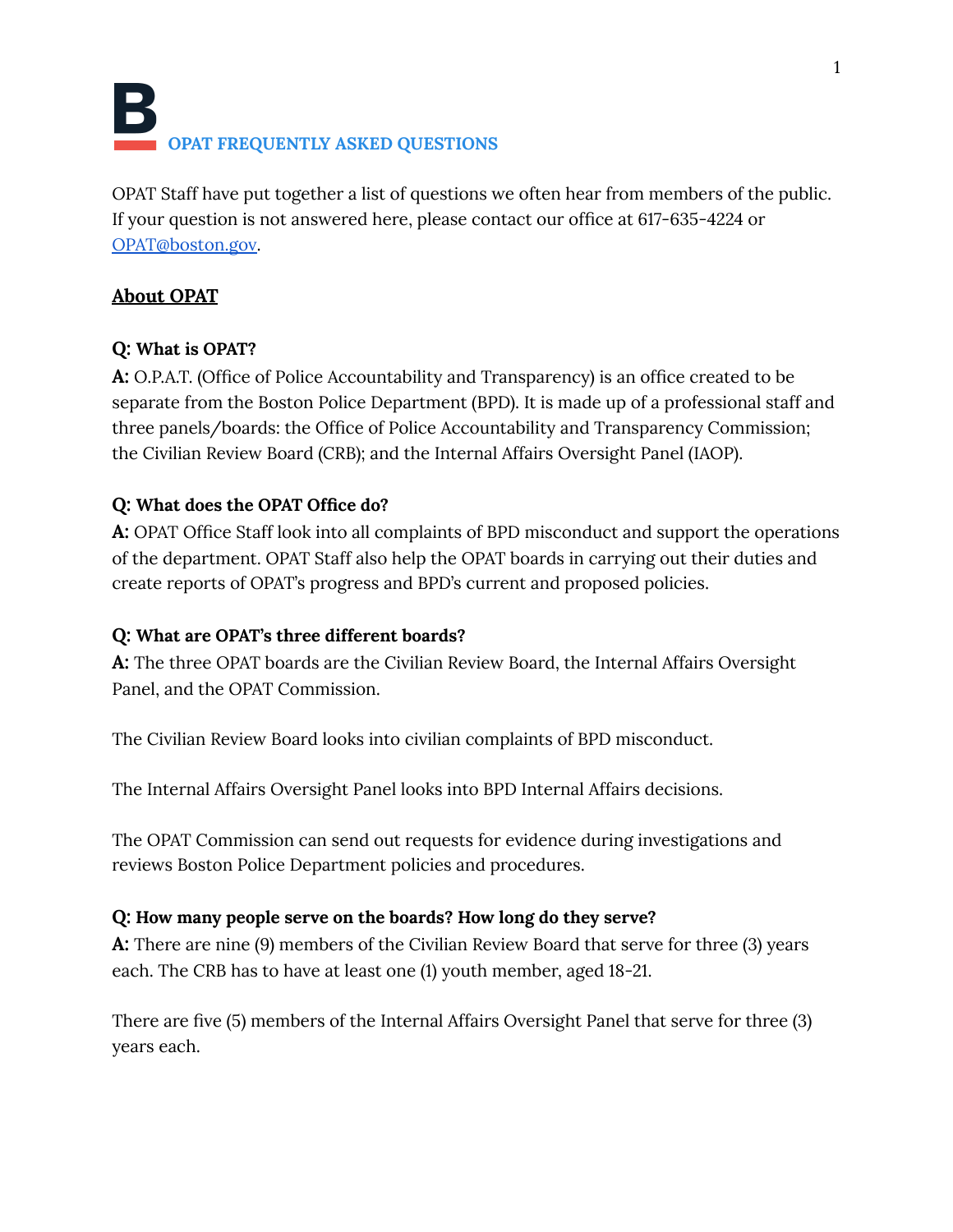There are three (3) members of the OPAT Commission: the OPAT Executive Director, the chair of the Civilian Review Board, and the chair of the Internal Affairs Oversight Panel. The Mayor appoints the chair of the OPAT Commission each year.

## **Q: When and where are OPAT board meetings?**

**A:** Each OPAT board has to meet four (4) times a year in a public community space. OPAT board meetings are hosted by the OPAT office. All OPAT board meeting times and meeting locations will be posted to the OPAT website at <https://www.boston.gov/opat> and the Boston City Clerk's Office at <https://www.boston.gov/public-notices> at least 48 hours before the meeting.

If you would like to be added to the RSVP list to get an alert when board meeting times have been posted, please contact [daniel.tillman@boston.gov](mailto:daniel.tillman@boston.gov).

# **Q: I feel like I don't hear about OPAT meetings before they happen. How can I get alerts about these meetings?**

**A:** Please email [daniel.tillman@boston.gov](mailto:daniel.tillman@boston.gov) to be added to the RSVP list for OPAT public meetings. You will get an alert by email once the meeting notices have been posted to the Boston City Clerk's Office website. These meeting notices will be posted at least 48 hours before the meeting.

## **Accommodations & Language Access**

#### **Q: What if I need a translator or accommodations to be involved?**

**A:** If you need accommodations or language services to send us your complaint or be involved in your case, please notify OPAT Staff by email or phone before you send us your complaint. This gives OPAT Staff time to contact a translator/interpreter or set up accommodations for you.

To ask for accommodations or language services by phone, please call 617-635-4224. To ask for accommodations or language services by email, please contact [OPAT@boston.gov](mailto:OPAT@boston.gov). If you need accommodations or language services so that you can be involved during an OPAT public meeting, please contact [daniel.tillman@boston.gov](mailto:daniel.tillman@boston.gov).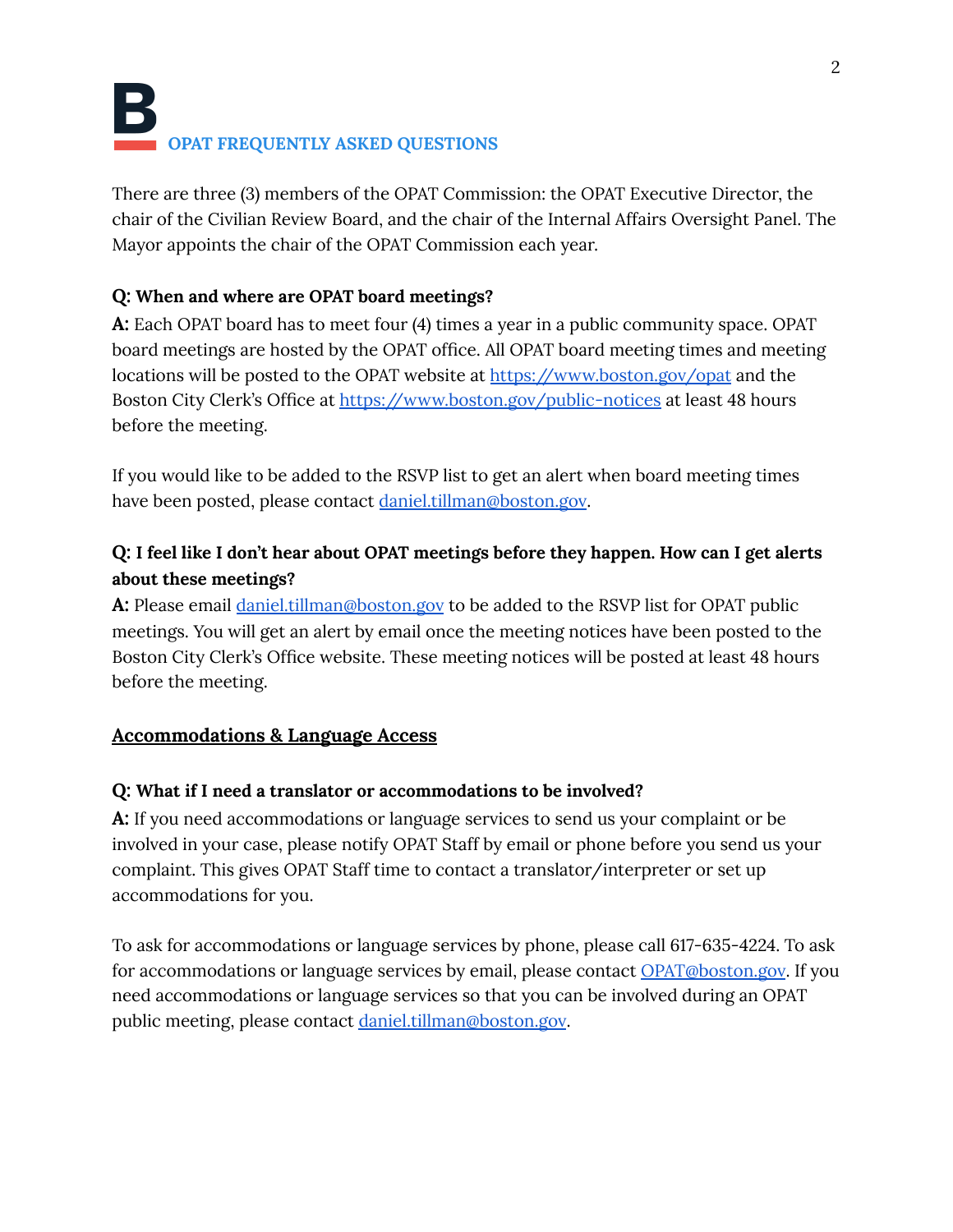# **OPAT FREQUENTLY ASKED QUESTIONS**

If you would like to remain unnamed during the complaint process, telling OPAT Staff that you need accessibility or language services will not take away this anonymity. You can also bring a translator of your choice with you to any meetings with OPAT Staff or boards.

## **Complaints & Cases**

## **Q: How do I send OPAT a complaint?**

**A:** There are several ways to send a complaint to OPAT for review. Members of the public can send complaints by mail, phone, online, in person at OPAT offices, or in person at designated locations within Boston. Complaints can be submitted without your name and personal information.

- ❖ Mail complaints addressed to:
	- ➢ OPAT Intake Staff 2201 Washington St Boston, MA 02119
- $\triangleleft$  Call the OPAT Office at (617) 635-4224;
- ❖ Please note: If you have mobility problems and need an OPAT Staff member to finish the intake process where you live, please let us know by email or phone that you need this accommodation.

If you are a member of the Boston Police Department wishing to file an appeal to a decision made by IAD, you must file your appeal with OPAT Staff in writing within fourteen (14) days of the date the notification of the finding from IAD is mailed. If the appeal is sent via mail, the appeal must be postmarked within fourteen (14) calendar days from the notification of the finding from IAD is mailed. For example, if an IAD decision is mailed on December 1st, an appeal of the IAD decision would need to be mailed and postmarked by December 15th.

## **Q: I haven't gotten the support that I needed from OPAT. Are there other resources I can use?**

**A:** Yes. There are other community resources and legal resources that you can use. Please note that this list does not include all of the resources you can use.

If you have sent a complaint to OPAT, then our Intake Staff will have specific resources for you based on your complaint and your needs.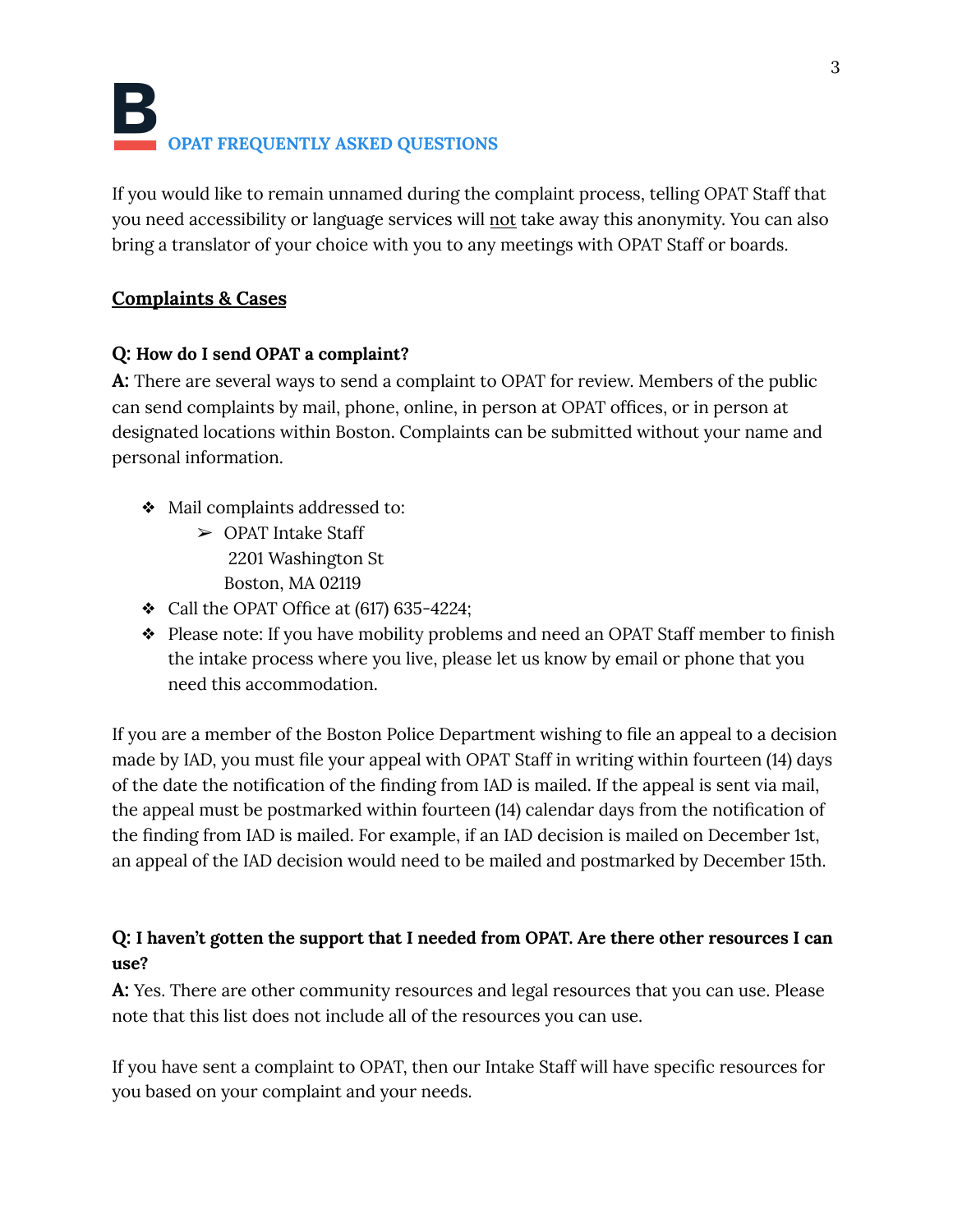#### **Frequently Used Resources**

- ❖ Boston Human Rights [Commission](https://www.boston.gov/boston-human-rights-commission)
- ❖ Returning Citizens [Department](https://www.boston.gov/departments/returning-citizens)
- ❖ [Collaborative](https://www.boston.gov/departments/womens-advancement/collaborative-efforts-against-sexual-exploitation-cease) Efforts Against Sexual Exploitation (CEASE)
- ❖ Resilience & Racial Equity [Department](https://www.boston.gov/departments/resilience-and-racial-equity)
- ❖ Boston Centers for Youth & [Families](https://www.boston.gov/departments/boston-centers-youth-families)
- ❖ Veterans Services [Department](https://www.boston.gov/departments/veterans-services)

#### **City of Boston Resources**

- ❖ Age Strong Commission (includes food [accessibility/transportation](https://www.boston.gov/departments/age-strong-commission) assistance)
- ❖ BOS:311 [\(Constituent](https://www.boston.gov/departments/bos311) Services)
- ❖ Boston Housing [Authority](https://www.bostonhousing.org/en/Home.aspx)
- ❖ Disabilities [Commission](https://www.boston.gov/departments/disabilities-commission)
- ❖ Eviction [Assistance](https://www.boston.gov/departments/neighborhood-development/what-do-when-facing-eviction)
- ❖ Fair Housing & Equity (includes resources against housing [discrimination\)](https://www.boston.gov/departments/fair-housing-and-equity)
- ❖ Food [Access](https://www.boston.gov/departments/food-access)
	- ➢ Specific [COVID-19](https://www.boston.gov/news/food-resources-during-covid-19) food resources
- ❖ Help for Residents During [COVID-19](https://www.boston.gov/health-and-human-services/covid-19-help-residents)
- ❖ Help Specific to Boston's [Immigrant](https://www.boston.gov/news/covid-19-resource-guide-bostons-immigrants) Residents During COVID-19
- ❖ Mass [Unemployment](https://www.mass.gov/how-to/apply-for-unemployment-benefits) Benefits
- ❖ [Recovery](https://www.boston.gov/departments/recovery-services) Services
	- ➢ Recovery [Resources](https://www.boston.gov/news/recovery-services-resources-during-covid-19) During COVID-19
- ❖ [Veterans](https://www.boston.gov/departments/veterans-services) Services

#### **General Resources**

- ❖ Black Lives Matter [Boston](https://blacklivesmatterboston.org/)
- ❖ [Commonwealth](https://www.mass.gov/guides/resources-during-covid-19) of Massachusetts COVID-19 resource list
- ❖ [Commonwealth](https://www.mass.gov/service-details/covid-19-resources-available-to-immigrants-and-refugees) of Massachusetts COVID-19 resources for immigrants and refugees
- ❖ [Community](https://boston.eater.com/maps/community-fridges-boston) fridges in the Greater Boston area
- ❖ Dorchester [Community](https://docs.google.com/document/d/1-16k_AKPNkVQXjMGogl913LSAPL7RBF9WL11-ANkXBU/edit) Care
- ❖ Greater Boston Legal [Resources](https://www.gbls.org/get-legal-help)
- ❖ Haley [House](https://haleyhouse.org/what-we-do/)